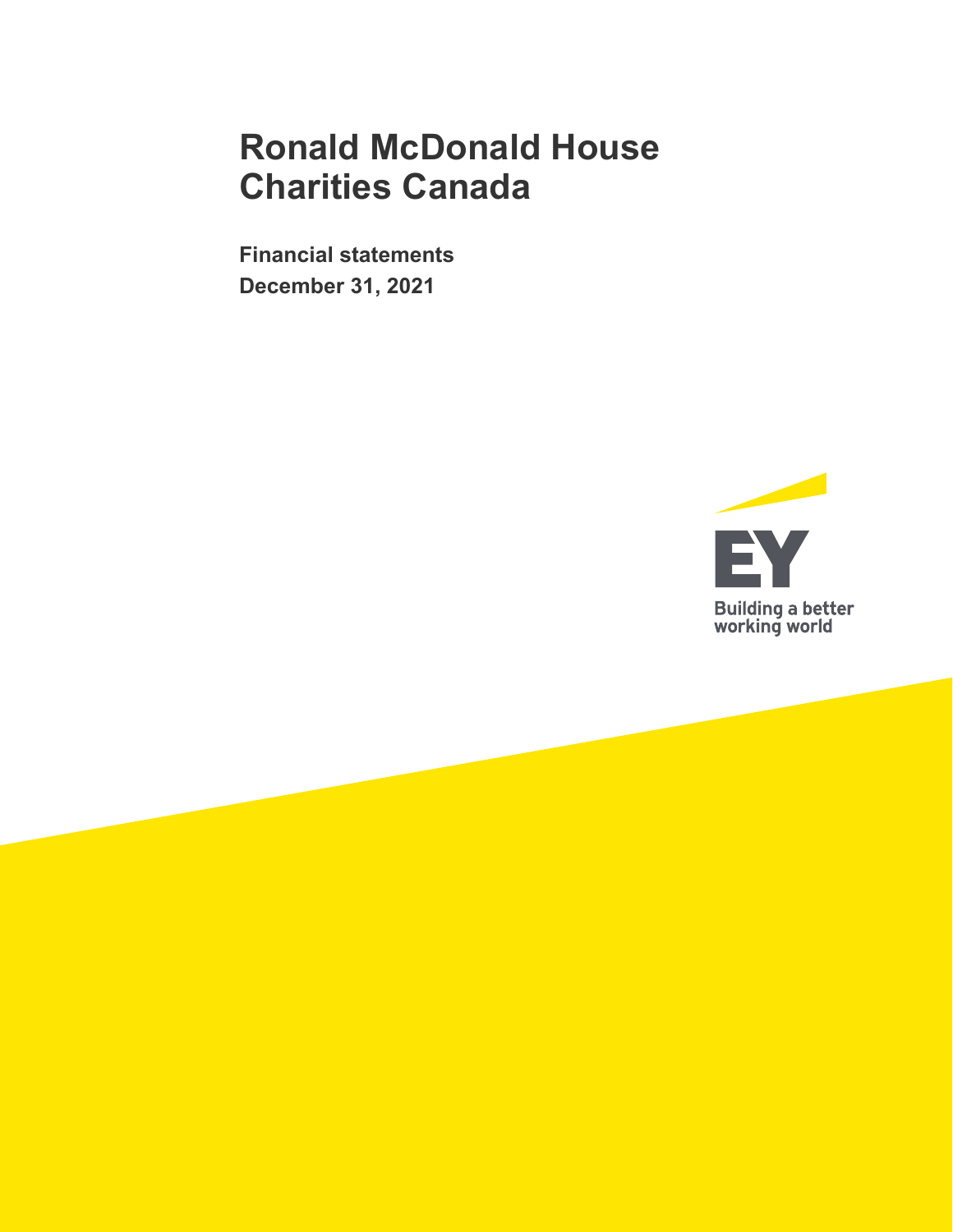## **Independent auditor's report**

## To the Members of **Ronald McDonald House Charities Canada**

#### **Opinion**

We have audited the financial statements of **Ronald McDonald House Charities Canada** ["RMHC Canada"], which comprise the statement of financial position as at December 31, 2021, and the statement of operations and changes in fund balances and statement of cash flows for the year then ended, and notes to the financial statements, including a summary of significant accounting policies.

In our opinion, the accompanying financial statements present fairly, in all material respects, the financial position of RMHC Canada as at December 31, 2021, and its results of operations and its cash flows for the year then ended in accordance with Canadian accounting standards for not-for-profit organizations.

#### **Basis for opinion**

We conducted our audit in accordance with Canadian generally accepted auditing standards. Our responsibilities under those standards are further described in the *Auditor's responsibilities for the audit of the financial statements* section of our report. We are independent of RMHC Canada in accordance with the ethical requirements that are relevant to our audit of the financial statements in Canada, and we have fulfilled our other responsibilities in accordance with these requirements. We believe that the audit evidence we have obtained is sufficient and appropriate to provide a basis for our opinion.

#### **Responsibilities of management and those charged with governance for the financial statements**

Management is responsible for the preparation and fair presentation of the financial statements in accordance with Canadian accounting standards for not-for-profit organizations, and for such internal control as management determines is necessary to enable the preparation of financial statements that are free from material misstatement, whether due to fraud or error.

In preparing the financial statements, management is responsible for assessing RMHC Canada's ability to continue as a going concern, disclosing, as applicable, matters related to going concern and using the going concern basis of accounting unless management either intends to liquidate RMHC Canada or to cease operations, or has no realistic alternative but to do so.

Those charged with governance are responsible for overseeing RMHC Canada's financial reporting process.

#### **Auditor's responsibilities for the audit of the financial statements**

Our objectives are to obtain reasonable assurance about whether the financial statements as a whole are free from material misstatement, whether due to fraud or error, and to issue an auditor's report that includes our opinion. Reasonable assurance is a high level of assurance, but is not a guarantee that an audit conducted in accordance with Canadian generally accepted auditing standards will always detect a material misstatement when it exists. Misstatements can arise from fraud or error and are considered material if, individually or in the aggregate, they could reasonably be expected to influence the economic decisions of users taken on the basis of these financial statements.

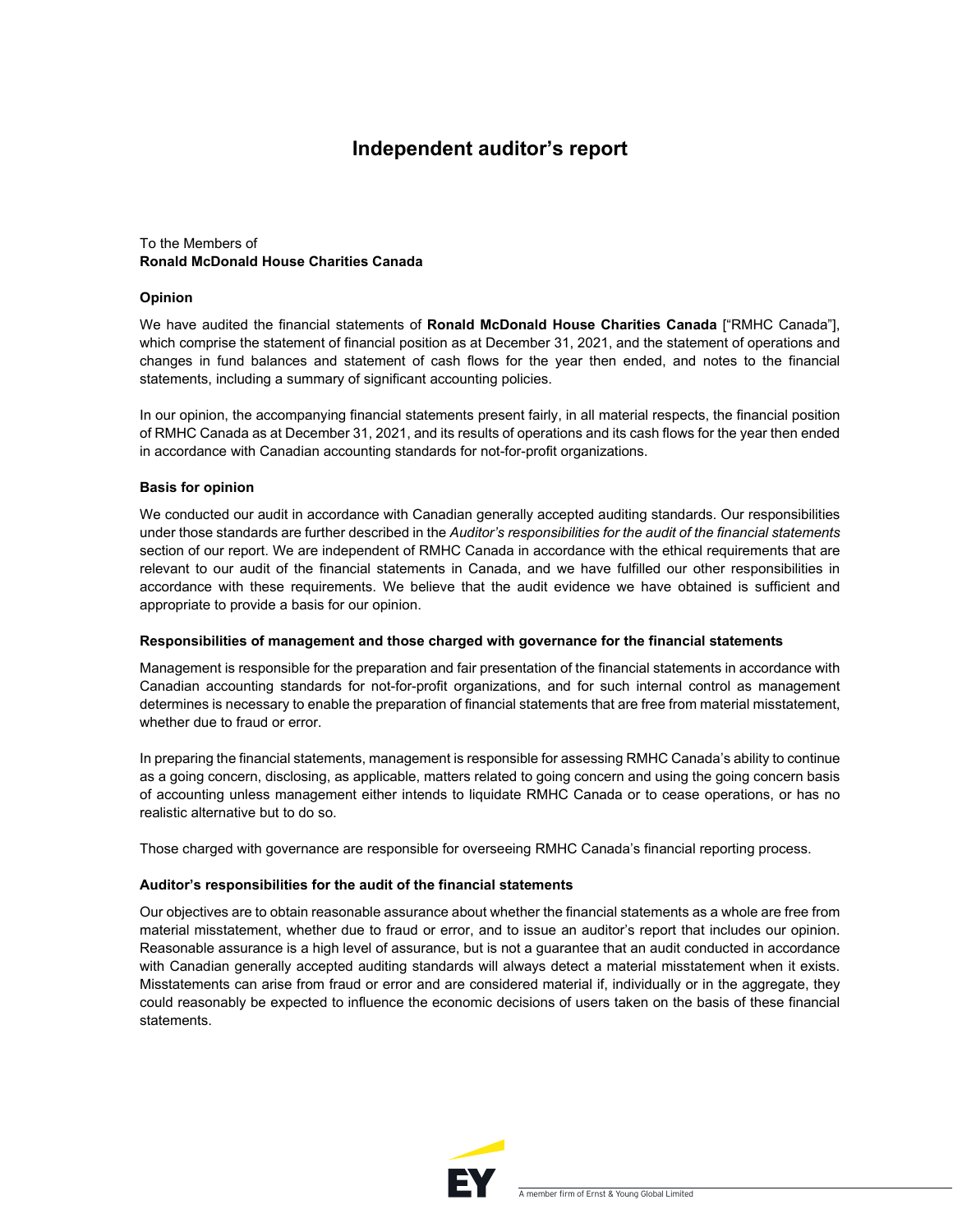As part of an audit in accordance with Canadian generally accepted auditing standards, we exercise professional judgment and maintain professional skepticism throughout the audit. We also:

- Identify and assess the risks of material misstatement of the financial statements, whether due to fraud or error, design and perform audit procedures responsive to those risks, and obtain audit evidence that is sufficient and appropriate to provide a basis for our opinion. The risk of not detecting a material misstatement resulting from fraud is higher than for one resulting from error, as fraud may involve collusion, forgery, intentional omissions, misrepresentations, or the override of internal control.
- Obtain an understanding of internal control relevant to the audit in order to design audit procedures that are appropriate in the circumstances, but not for the purpose of expressing an opinion on the effectiveness of RMHC Canada's internal control.
- Evaluate the appropriateness of accounting policies used and the reasonableness of accounting estimates and related disclosures made by management.
- Conclude on the appropriateness of management's use of the going concern basis of accounting and, based on the audit evidence obtained, whether a material uncertainty exists related to events or conditions that may cast significant doubt on RMHC Canada's ability to continue as a going concern. If we conclude that a material uncertainty exists, we are required to draw attention in our auditor's report to the related disclosures in the financial statements or, if such disclosures are inadequate, to modify our opinion. Our conclusions are based on the audit evidence obtained up to the date of our auditor's report. However, future events or conditions may cause RMHC Canada to cease to continue as a going concern.
- Evaluate the overall presentation, structure and content of the financial statements, including the disclosures, and whether the financial statements represent the underlying transactions and events in a manner that achieves fair presentation.

We communicate with those charged with governance regarding, among other matters, the planned scope and timing of the audit and significant audit findings, including any significant deficiencies in internal control that we identify during our audit.

Toronto, Canada June 2, 2022

Ernet + Young LLP

**Chartered Professional Accountants Licensed Public Accountants** 

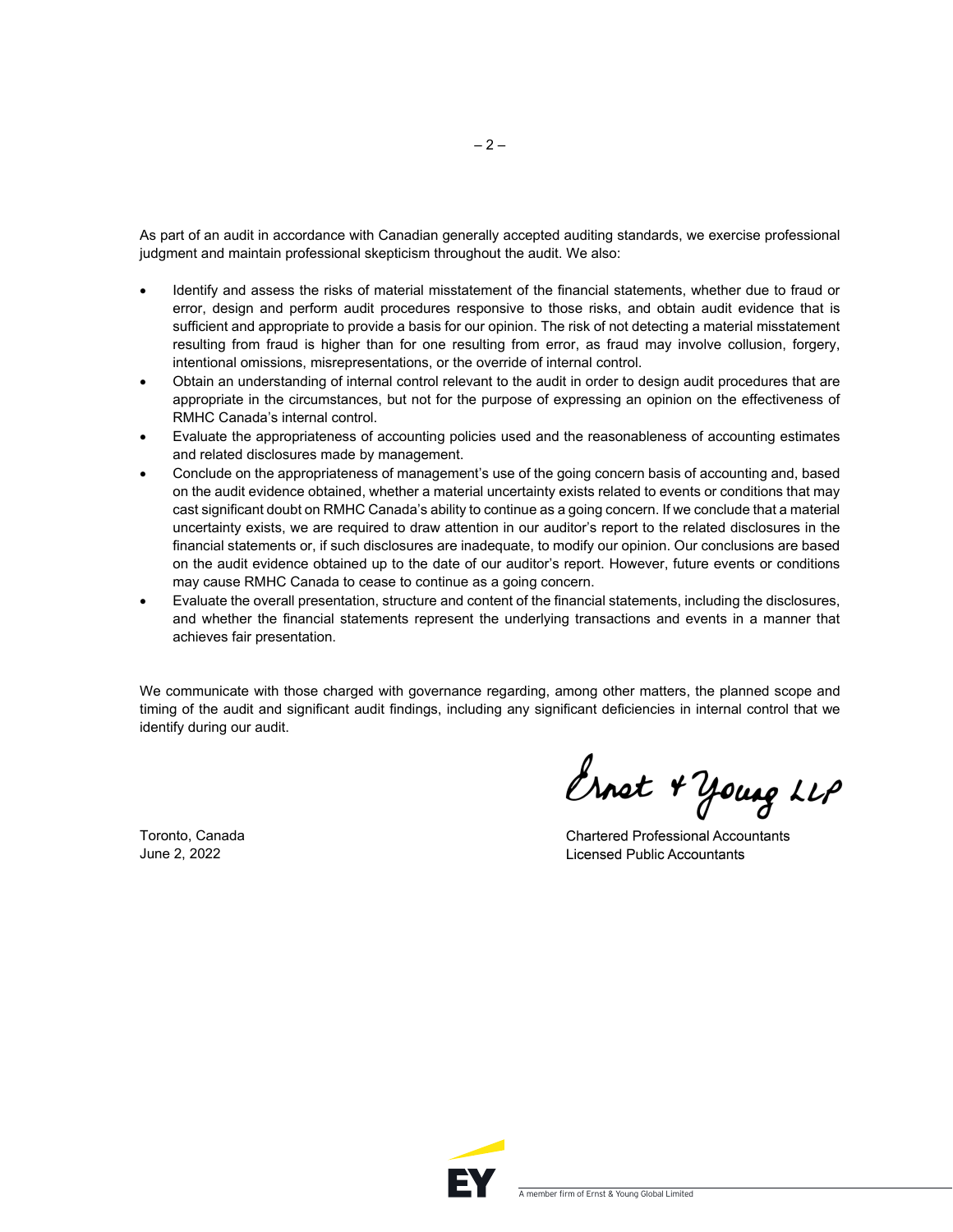## **Statement of financial position**

As at December 31

|                                                 | 2021                     | 2020                     |
|-------------------------------------------------|--------------------------|--------------------------|
|                                                 | \$                       | \$                       |
| Assets                                          |                          |                          |
| Current                                         |                          |                          |
| Cash and cash equivalents                       | 5,825,368                | 5,499,367                |
| Due from related parties                        | 748,711                  | 643,089                  |
| Other receivables [note 5]                      | 726,475                  | 668,622                  |
| Cash surrender value of life insurance policies | 36,827                   | 35,007                   |
| <b>Total current assets</b>                     | 7,337,381                | 6,846,085                |
| Investments, fair value <i>[note 3]</i>         | 37,046,000               | 33,584,134               |
| Donation boxes [note 4]                         | 117,310                  | 96,000                   |
| Total assets                                    | 44,500,691               | 40,526,219               |
| <b>Liabilities and fund balances</b>            |                          |                          |
| Current                                         |                          |                          |
| Accounts payable and accrued liabilities        | 1,783,391                | 1,703,396                |
| Grants payable <i>[note 6]</i>                  | 966,678                  | 1,238,579                |
| <b>Total current liabilities</b>                | 2,750,069                | 2,941,975                |
| <b>Fund balances</b>                            |                          |                          |
| General fund                                    | 41,314,186               |                          |
| Restricted fund                                 |                          | 37,228,537               |
| <b>Total fund balances</b>                      | 436,436                  | 355,707                  |
| <b>Total liabilities and fund balances</b>      | 41,750,622<br>44,500,691 | 37,584,244<br>40,526,219 |
|                                                 |                          |                          |

*See accompanying notes*

On behalf of the Board:

Director **Director** Director

 $7/$ 

RBeny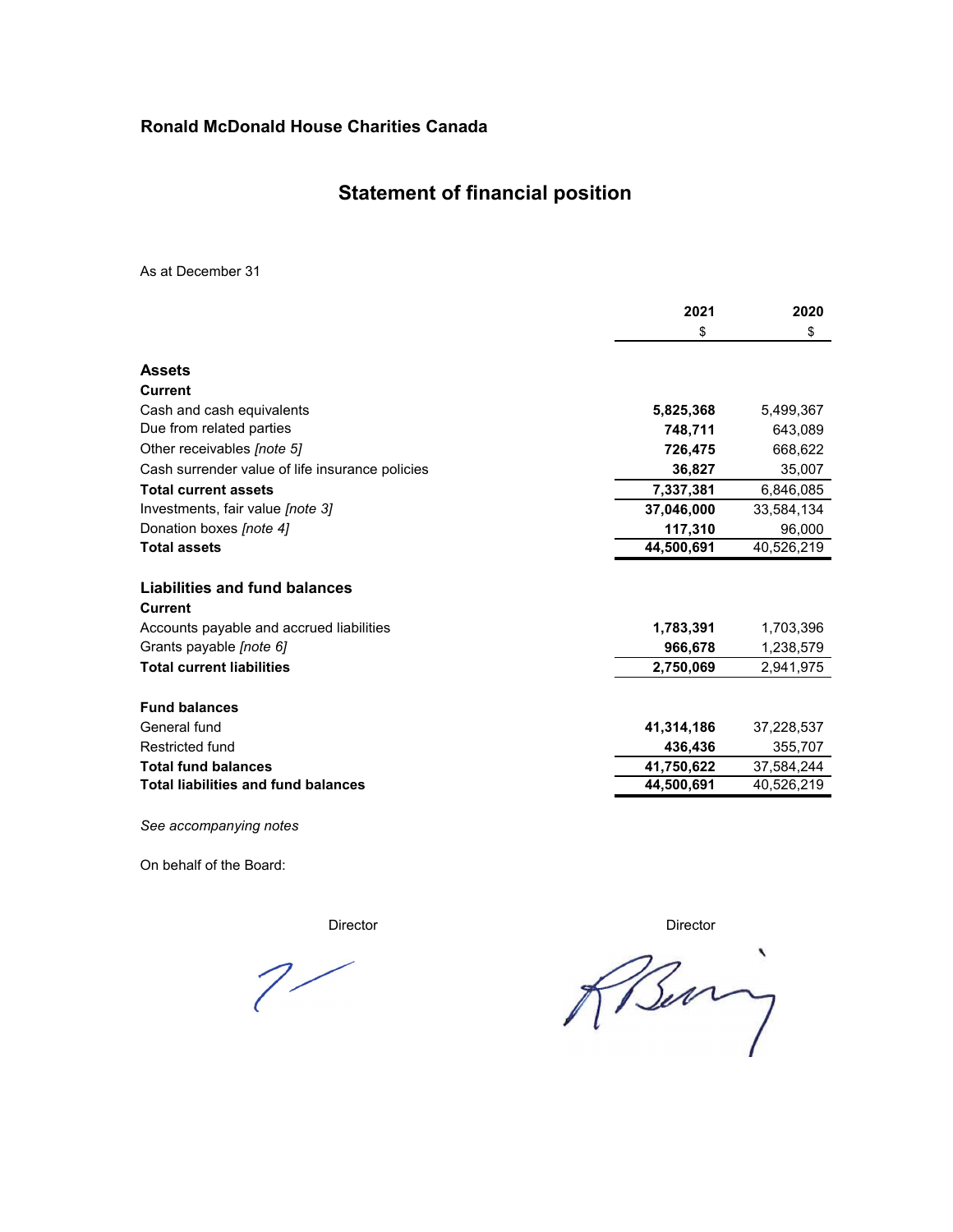## **Statement of operations and changes in fund balances**

Year ended December 31

|                                                            | General    |            | <b>Restricted</b> |           | <b>Total</b> |            |
|------------------------------------------------------------|------------|------------|-------------------|-----------|--------------|------------|
|                                                            | 2021       | 2020       | 2021              | 2020      | 2021         | 2020       |
|                                                            | \$         | \$         | \$                | \$        | \$           | \$         |
| <b>Revenue</b>                                             |            |            |                   |           |              |            |
| Contributions                                              | 12,646,307 | 9,896,700  |                   |           | 12,646,307   | 9,896,700  |
| Special events revenue                                     | 331,998    | 266,826    |                   |           | 331,998      | 266,826    |
| Directed donations                                         |            |            | 4,006,801         | 4,213,886 | 4,006,801    | 4,213,886  |
| Other income                                               |            |            | 401,810           | 475,110   | 401,810      | 475,110    |
|                                                            | 12,978,305 | 10,163,526 | 4,408,611         | 4,688,996 | 17,386,916   | 14,852,522 |
| <b>Expenses</b>                                            |            |            |                   |           |              |            |
| Program – grants [note 6]                                  | 10,041,384 | 8,304,169  | 262,000           | 21,000    | 10,303,384   | 8,325,169  |
| Cost of direct benefits to donors                          | 9,337      | 4,958      |                   |           | 9,337        | 4,958      |
| Management and general administration                      | 1,727,242  | 1,282,221  | 29,250            | 28,765    | 1,756,492    | 1,310,986  |
| Fundraising                                                | 495,441    | 427,714    | 615,967           | 403,493   | 1,111,408    | 831,207    |
| Directed donations                                         |            |            | 3,420,665         | 4,213,886 | 3,420,665    | 4,213,886  |
|                                                            | 12,273,404 | 10,019,062 | 4,327,882         | 4,667,144 | 16,601,286   | 14,686,206 |
| Change in fund balances from operations                    | 704,901    | 144,464    | 80,729            | 21,852    | 785,630      | 166,316    |
| Investment income, net                                     | 3,380,748  | 2,659,168  |                   |           | 3,380,748    | 2,659,168  |
| <b>Change in fund balances</b>                             | 4,085,649  | 2,803,632  | 80,729            | 21,852    | 4,166,378    | 2,825,484  |
| Fund balances, beginning of year<br>Transfer between funds | 37,228,537 | 34,424,905 | 355,707           | 333,855   | 37,584,244   | 34,758,760 |
| Fund balances, end of year                                 | 41,314,186 | 37,228,537 | 436,436           | 355,707   | 41,750,622   | 37,584,244 |
|                                                            |            |            |                   |           |              |            |

*See accompanying notes*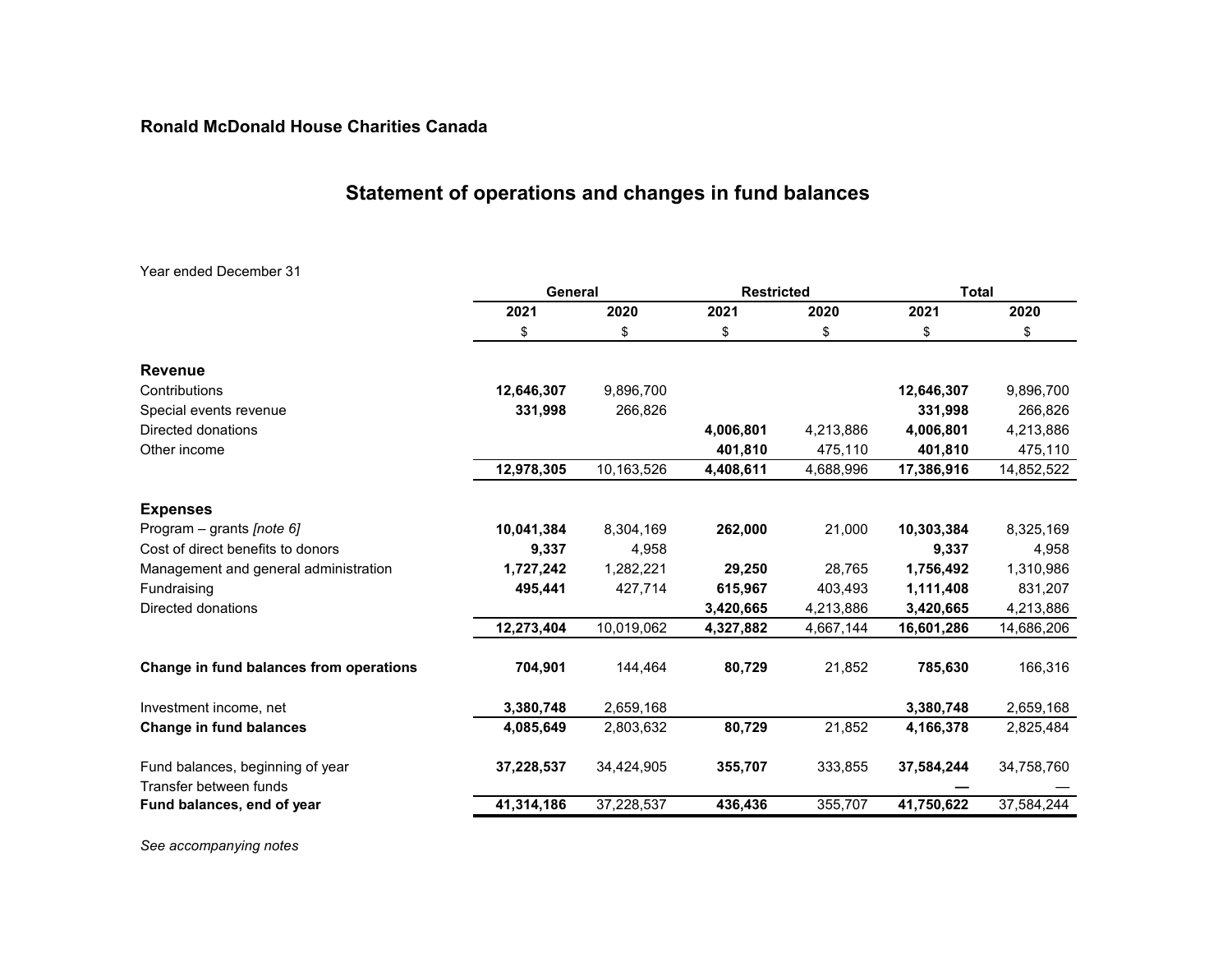## **Statement of cash flows**

Year ended December 31

|                                                                    | 2021          | 2020          |
|--------------------------------------------------------------------|---------------|---------------|
|                                                                    | \$            | \$            |
| <b>Operating activities</b>                                        |               |               |
| Change in fund balances                                            | 4,166,378     | 2,825,484     |
| Add (deduct) items not involving cash                              |               |               |
| Amortization                                                       | 17,045        | 21,881        |
| Net donation box write-off                                         | 1,548         | 598           |
| Unrealized gain (loss) on investments                              | (1, 149, 231) | (1, 296, 589) |
|                                                                    | 3,035,740     | 1,551,374     |
| Changes in non-cash working capital balances related to operations |               |               |
| Accounts and other receivables                                     | (163, 475)    | (70, 769)     |
| Cash surrender value of life insurance policies                    | (1,820)       | (1,875)       |
| Accounts payable and accrued liabilities                           | 79,995        | (657, 566)    |
| Grants payable                                                     | (271, 901)    | 293,222       |
| Cash provided by operating activities                              | 2,678,539     | 1,114,386     |
| <b>Investing activities</b>                                        |               |               |
| Contributions to investments                                       | (2,312,635)   | (1,315,867)   |
| Acquisition of donation boxes                                      | (39, 903)     | (14, 448)     |
| Cash used in investing activities                                  | (2,352,538)   | (1,330,315)   |
| Net increase (decrease) in cash during the year                    | 326,001       | (215, 929)    |
| Cash and cash equivalents, beginning of year                       | 5,499,367     | 5,715,296     |
| Cash and cash equivalents, end of year                             | 5,825,368     | 5,499,367     |
|                                                                    |               |               |

*See accompanying notes*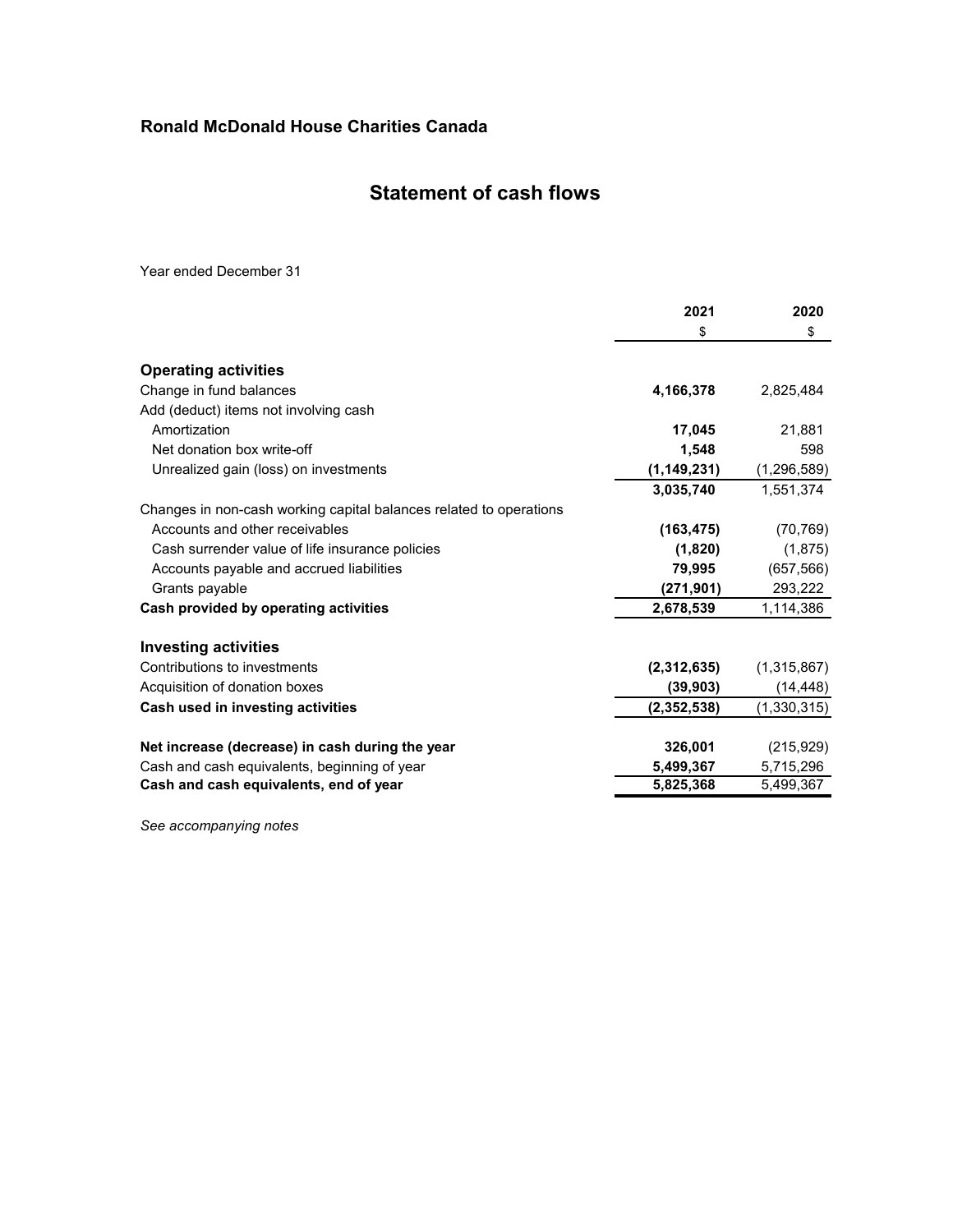## **Notes to financial statements**

December 31, 2021

## **1. Purpose of RMHC Canada**

Ronald McDonald House Charities Canada ["RMHC Canada"] is a not-for-profit charitable corporation incorporated in 1982 under the laws of Ontario as a corporation without share capital, and is registered as a public foundation under the *Income Tax Act (Canada)*. As such, RMHC Canada is exempt from income taxes and is able to issue donation receipts for income tax purposes.

RMHC Canada is a national organization committed primarily to supporting Canadian families with sick children through its support for the Canadian RMHC Chapters and their programs, which work to serve families with critically ill children being treated at a nearby pediatric hospital.

In Canada, 12 regional RMHC Chapters work collaboratively through the support of RMHC Canada, Canada's national RMHC foundation, which is focused on contributing funding from McDonald's Restaurants of Canada and other donors to support the building and operations of the Ronald McDonald Houses, Family Rooms and Ronald McDonald Care Mobiles, to help enable the support of families with sick children.

RMHC Canada fulfils its mission through operation of sustainable programs that enable family-centered care, bridge access to quality health care, is a vital part of the health care continuum, and strengthens families during difficult times.

RMHC Canada commits annual operating cost grants based on the following general guidelines:

|                                      | 2021<br>\$ | 2020<br>\$ |
|--------------------------------------|------------|------------|
| House                                | 117.250    | 110,000    |
| Per Bedroom in House                 | 3,200      | 3,000      |
| 1st Family Room in a hospital        | 35,750     | 33,500     |
| 2nd Family Room in the same hospital | 21.500     | 20,000     |
| 24-hour Family Room [supplement]     | 7,000      | 6,500      |

RMHC Canada also commits to capital requirements of the Houses using the following general guidelines:

|                         | 2021                 |             | 2020                 |          |
|-------------------------|----------------------|-------------|----------------------|----------|
|                         |                      |             |                      |          |
| Stand-alone House       | $0 - 500,000$        | $50\%$ plus | $0 - 500,000$        | 50% plus |
|                         | 500,001-1,000,000    | $30\%$ plus | 500,001-1,000,000    | 30% plus |
|                         | 1,000,001-10,000,000 | 20%         | 1,000,001-10,000,000 | 20%      |
| House inside a hospital | $0 - 1,000,000$      | 50% plus    | $0 - 1,000,000$      | 50% plus |
|                         | 1,000,001-10,000,000 | $20\%$      | 1,000,001-10,000,000 | 20%      |
| <b>Family Rooms</b>     | $0 - 500,000$        | 50% plus    | 0-500,000            | 50% plus |
|                         | 500,001-600,000      | 20% plus    | 500,001-600,000      | 20% plus |
|                         | 600.001-700.000      | 10%         | 600.001-700.000      | 10%      |

In certain circumstances, the Board of Directors will make exceptions to these general guidelines.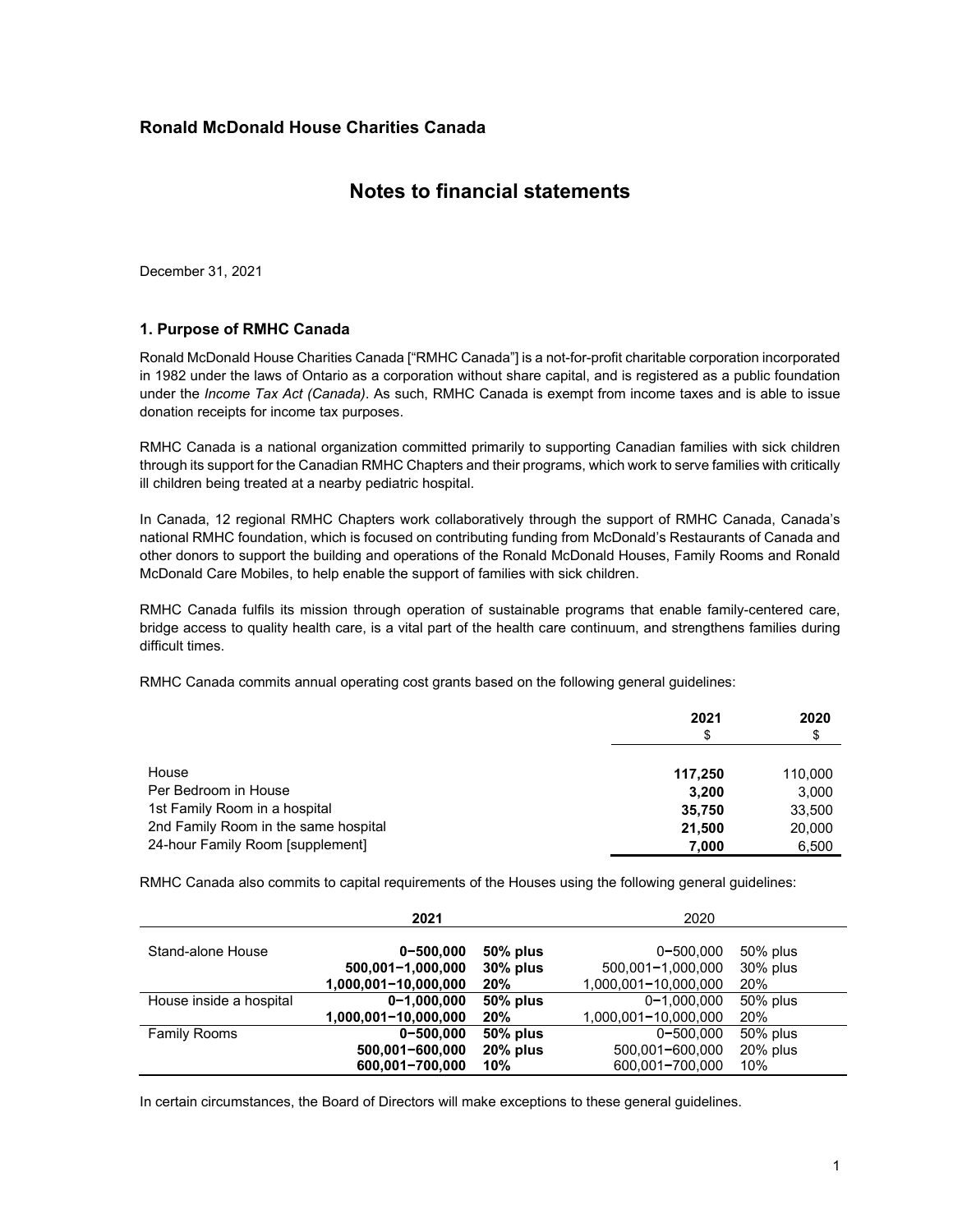## **Notes to financial statements**

December 31, 2021

## **2. Summary of significant accounting policies**

These financial statements are prepared in accordance with Part III of the *CPA Canada Handbook – Accounting*, "Accounting Standards for Not-for-Profit Organizations", which sets out generally accepted accounting principles for not-for-profit organizations in Canada and includes the significant accounting policies summarized herein:

#### **Fund accounting**

To ensure observance of limitations and restrictions placed on the use of the resources available to RMHC Canada, the accounts are maintained in accordance with the principles of fund accounting. Under these principles, the accounts of RMHC Canada have been classified into the following funds:

The general fund reports unrestricted resources available for general operating activities.

The restricted fund reports resources that are to be used for specific purposes as specified by the donor or the Board of Trustees [the "Board"]. Any funds internally restricted by the Board are recorded through a transfer to the respective fund.

#### **Revenue recognition**

RMHC Canada follows the restricted fund method of accounting for contributions.

Contributions, grants and bequests are recorded in the appropriate funds when received or receivable if the amount to be received can be reasonably estimated and collection is reasonably assured. Unrestricted contributions are recognized as revenue in the general fund when initially recorded in the accounts. Externally restricted contributions are recorded in the restricted fund when initially recognized in the accounts. Revenue from fundraising is recognized as revenue in the corresponding fund as appropriate in the year received or receivable, if the amount can be reasonably estimated and collection is reasonably assured. Investment income (loss) consists of interest, dividends, income distributions from pooled funds, and realized and unrealized gains and losses. Investment income earned on restricted fund resources that must be spent on donor-restricted activities is recognized as revenue of the respective fund. General investment income earned on restricted fund and general fund resources is recognized as revenue of the general fund. Investment losses are allocated in a manner consistent with investment income.

#### **Directed donations**

RMHC Canada reports directed donations as revenue of the restricted fund when received and expensed when disbursed.

#### **Cash and cash equivalents**

Cash balances are deposited with the Royal Bank of Canada and earn interest at the bank's prime rate less 2.4%, provided that the bank's prime rate is greater than 2.4%. Cash equivalents comprise cash held for investment.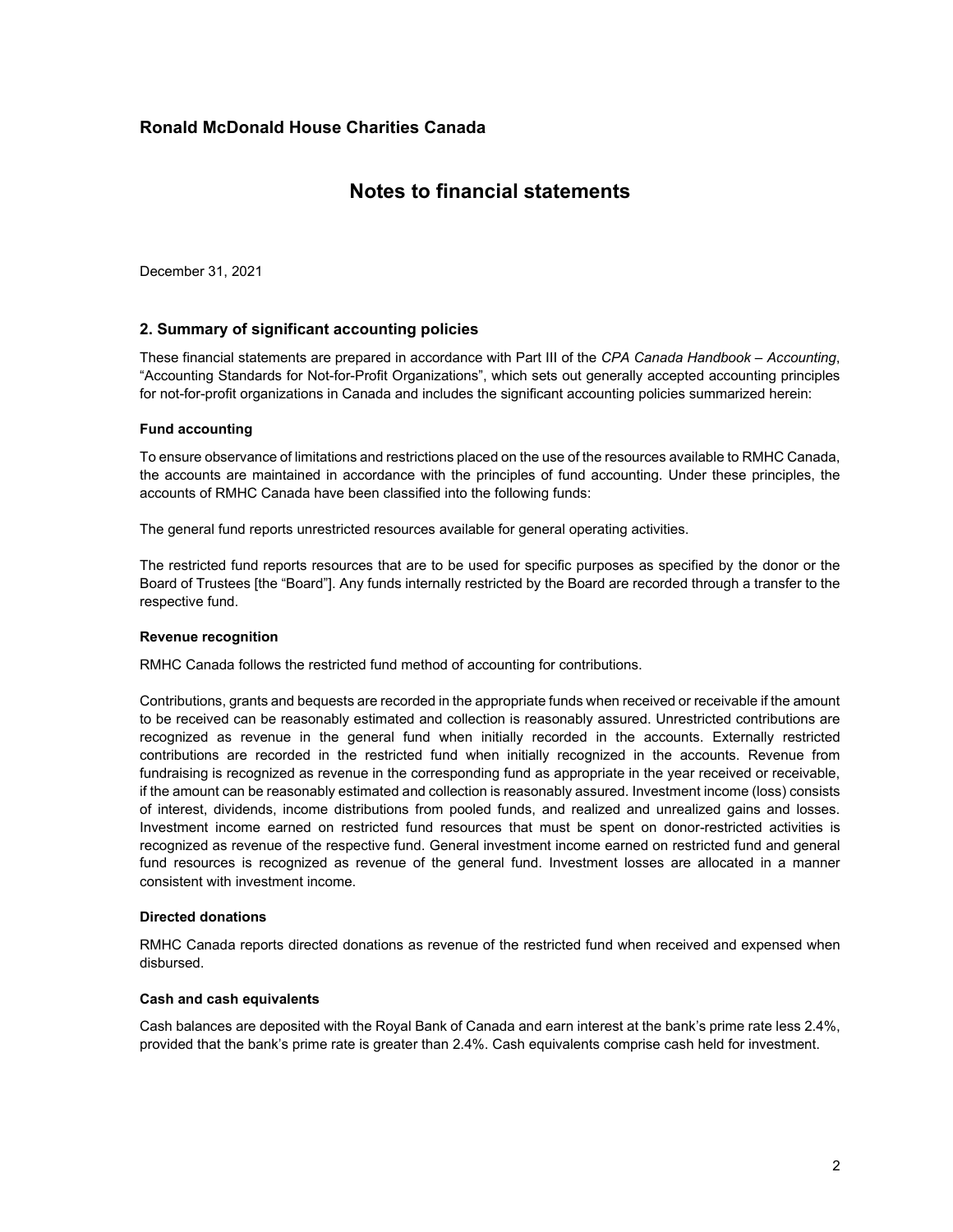## **Notes to financial statements**

December 31, 2021

#### **Foreign currency translation**

Transactions denominated in foreign currencies are translated into Canadian dollars at exchange rates prevailing at the transaction date. Monetary assets and liabilities are translated into Canadian dollars at exchange rates in effect as at the date of the statement of financial position. Non-monetary assets and liabilities are translated at the historic rate.

#### **Investments**

Investments are recorded at fair value. Publicly traded securities and bonds are valued based on the latest bid prices, and pooled funds are valued based on reported unit values. The cash on deposit within each long-term investment fund is considered long-term since that cash will be re-invested in the fund. Transactions are recorded on a trade date basis, and transaction costs are expensed as incurred.

#### **Cash surrender value of insurance policies**

The cash surrender value represents the funds that RMHC Canada will receive if the policies are terminated before they mature or the insured event occurs.

#### **Contributed services**

McDonald's Restaurants of Canada Limited ["McDonald's"] pays a substantial amount of the administrative expenses of RMHC Canada. McDonald's incurs indirect costs in supporting RMHC Canada, and many of its employees contribute their efforts on a voluntary basis. The value of these contributed services is not easily quantifiable and therefore is not recognized in the financial statements.

## **Donation boxes**

RMHC Canada owns donation boxes that are deployed in McDonald's restaurants. The donation boxes are recorded at cost and amortized on a straight-line basis over five years. The donation box collections are primarily distributed to the Houses net of coin collection, processing, program and capital payback deductions.

#### **Grants**

Grants to the Ronald McDonald Houses are recorded in the statement of operations and changes in fund balances when formally approved by the Board and the terms for payment have been met. Grants can also be approved by the Executive Board within a budget that is set for this type of grant. The difference, if any, between an approved grant and final payment is reflected in the financial statements in the year the final payment is made. Grants are reversed if it is determined that the funds are no longer required.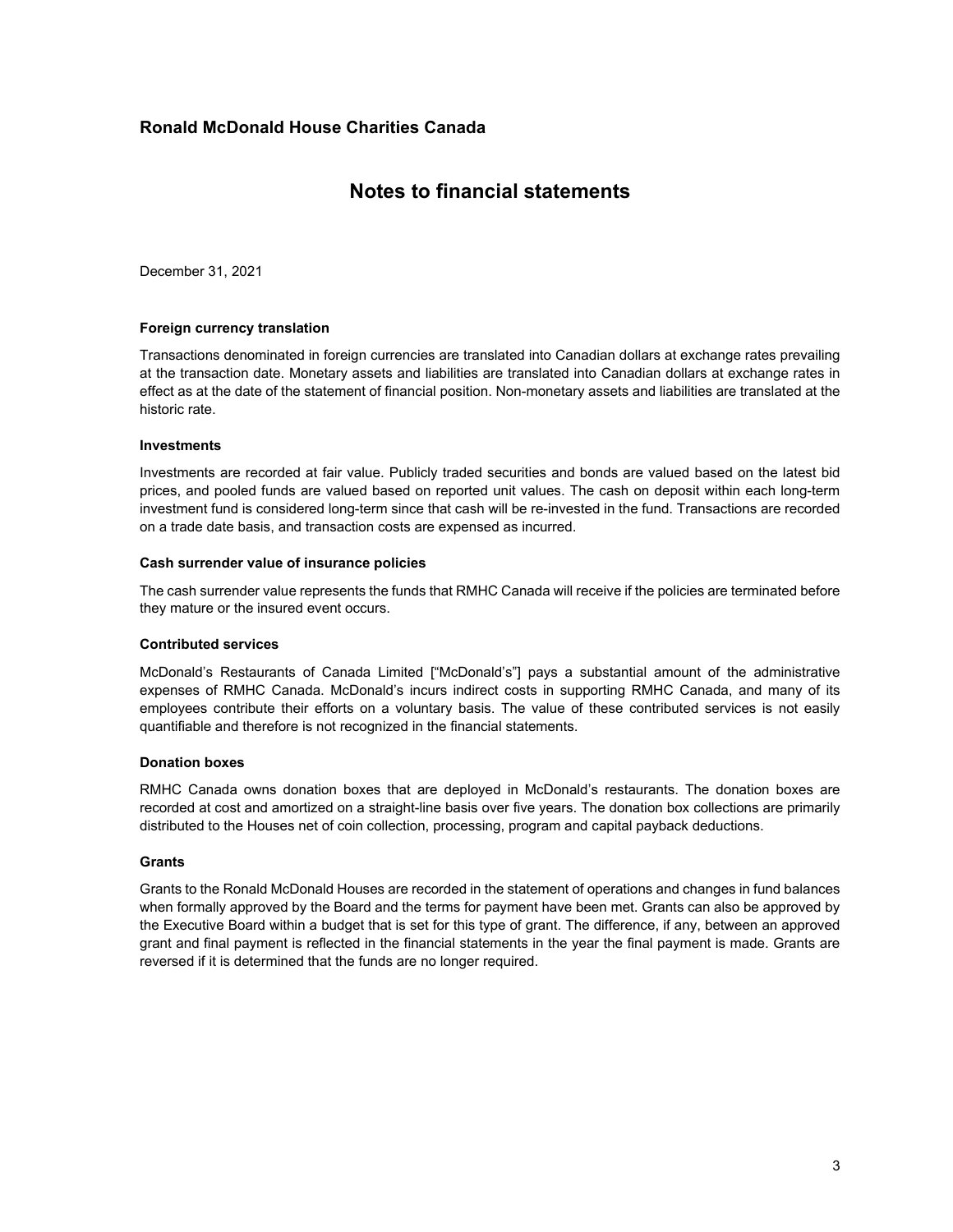## **Notes to financial statements**

December 31, 2021

## **3. Investments**

The fair value of investments consists of the following:

|                                                 | 2021       | 2020       |
|-------------------------------------------------|------------|------------|
|                                                 | \$         | \$         |
| Cash – Canadian dollars                         | 25,845     | 20,389     |
| PH&N Bond Fund                                  |            | 4,675,453  |
| RBC QUBE Low Volatility Canadian Equity Fund    |            | 3,416,001  |
| RBC QUBE Low Volatility Global Equity Fund      | 3,792,071  | 3,301,175  |
| <b>RBC Global Equity Focus Fund</b>             | 9,892,892  | 7,554,892  |
| <b>RBC Emerging Markets Equity Fund</b>         | 1,891,948  | 1,701,801  |
| <b>PH&amp;N MTGE Pension Trust</b>              | 3,712,760  | 4,602,251  |
| PH&N High Yield Bond                            | 3,708,724  | 3,344,183  |
| RBC Can Core Real Estate Fund                   | 3,537,061  | 3,211,973  |
| <b>PH&amp;N Small Float Fund Series</b>         | 1,778,819  | 1,776,405  |
| <b>PH&amp;N Core Plus Bond Fund Series</b>      | 4,619,267  |            |
| <b>PH&amp;N Canadian Equity Value FD Series</b> | 4,112,458  |            |
| <b>Total investments</b>                        | 37,071,845 | 33,604,523 |
| Less cash equivalents                           | 25,845     | 20,389     |
| Total long-term investments                     | 37,046,000 | 33.584.134 |

As at December 31, 2021, the cost of total investments is \$32,553,455 [2020 – \$30,235,363]. During the year, certain investments were sold and reinvested in other investments realizing \$1,248,433 of gains [2020 – \$567,825]. Investment income is net of investment management fees incurred of \$158,125 in 2021 [2020 – \$138,914].

## **4. Donation boxes**

The donation boxes are recorded at cost and amortized on a straight-line basis over five years.

|                                       | 2021<br>\$               | 2020<br>\$               |
|---------------------------------------|--------------------------|--------------------------|
| Cost<br>Less accumulated amortization | 2,422,809<br>(2,305,499) | 2,385,702<br>(2,289,702) |
| Net book value                        | 117.310                  | 96,000                   |

## **5. Government remittances receivable**

As at December 31, 2021, Other receivables include government remittances receivable of \$148,233 [2020 – \$99,430].